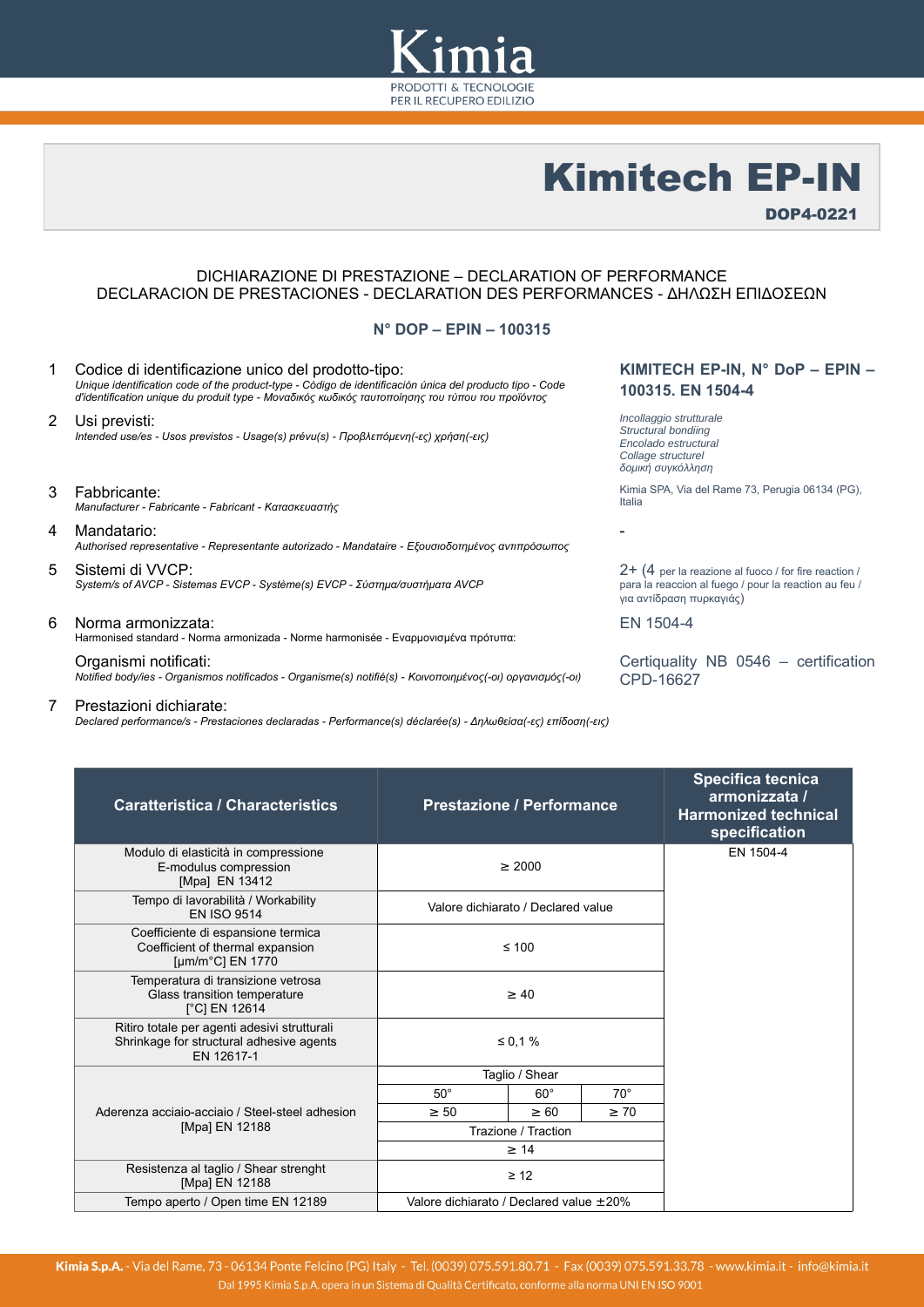

| Durabilità / Durability<br>EN 13733        | l provini non devono rompersi in seguito a cicli<br>termici o caldo-umido - OK<br>Tests must not break after thermal or humid-heat<br>cvcles - OK |
|--------------------------------------------|---------------------------------------------------------------------------------------------------------------------------------------------------|
| Reazione al fuoco / Reaction to fire       |                                                                                                                                                   |
| Sostanze pericolose / Dangerous substances | Vedi SDS / Check SDS                                                                                                                              |

La prestazione del prodotto sopra identificato è conforme all'insieme delle prestazioni dichiarate. La presente dichiarazione di responsabilità viene emessa, in conformità al regolamento (UE) n. 305/2011, sotto la sola responsabilità del fabbricante sopra identificato.

*The performance of the product identified above is in conformity with the set of declared performance/s. This declaration of performance is issued, in accordance with Regulation (EU) No 305/2011, under the sole responsibility of the manufacturer identified above.*

*Las prestaciones del producto identificado anteriormente son conformes con el conjunto de prestaciones declaradas. La presente declaracion de prestaciones se emite, de conformidad con el Reglamento (UE) no 305/2011, bajo la sola responsabilidad del fabricante arriba identificado.*

*Les performances du produit identifie ci-dessus sont conformes aux performances declarees. Conformement au reglement (UE) no 305/2011, la presente declaration des performances est etablie sous la seule responsabilite du fabricant mentionne ci-dessus.*

*Η επίδοση του προϊόντος που ταυτοποιείται ανωτέρω είναι σύμφωνη με τη (τις) δηλωθείσα(-ες) επίδοση(-εις). Η δήλωση αυτή των επιδόσεων συντάσσεται, σύμφωνα με τον κανονισμό (ΕΕ) αριθ. 305/2011, με αποκλειστική ευθύνη του κατασκευαστή που ταυτοποιείται ανωτέρω.*

Perugia, 10/03/15

### Firmato a nome e per conto del fabbricante da

*Signed for and on behalf of the manufacturer by Firmado por y en nombre del fabricante por Signé pour le fabricant et en son nom par Υπογραφή για λογαριασμό και εξ ονόματος του κατασκευαστή από*

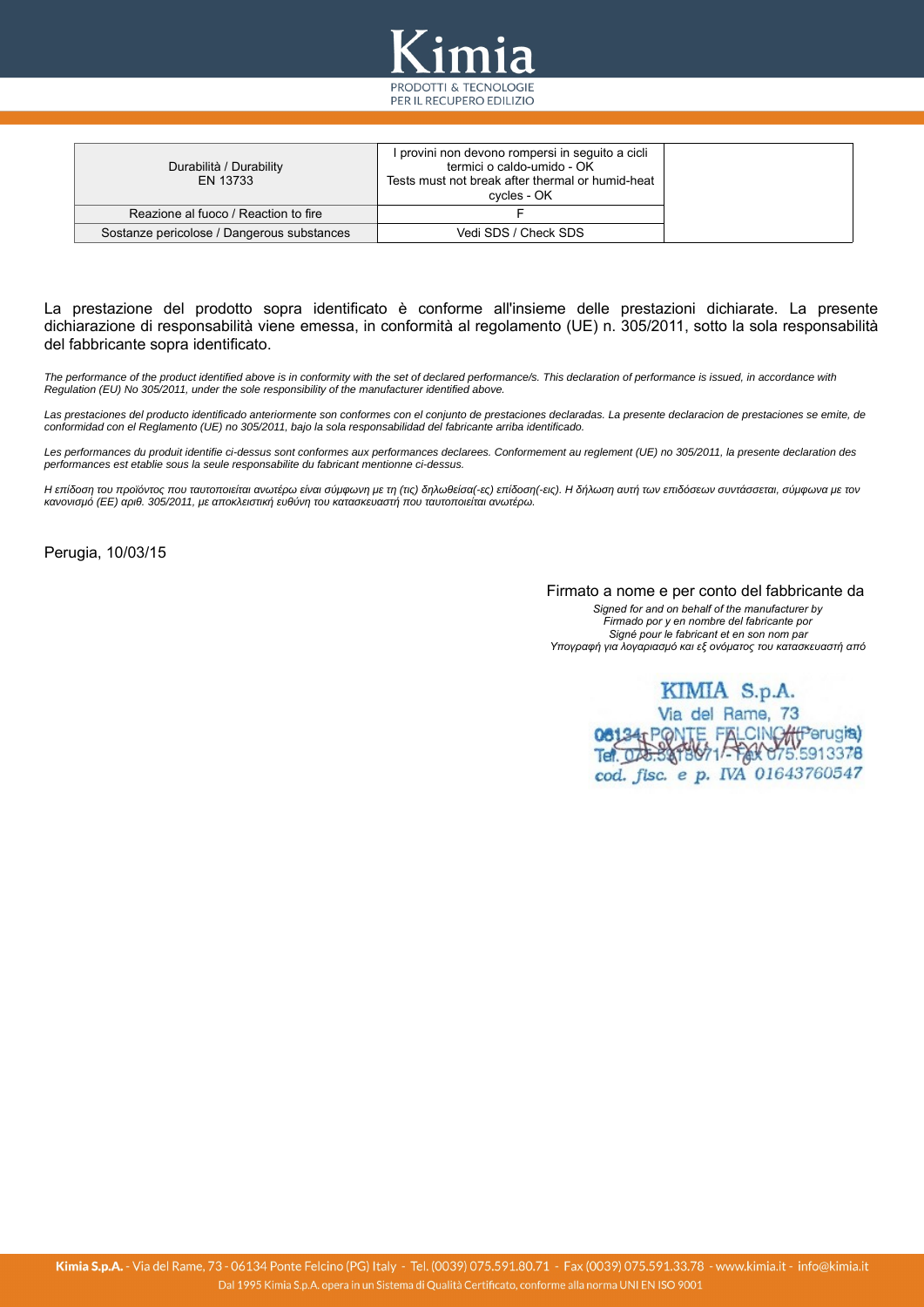

# **N° DOP – EPIN – 060219**

|   | Codice di identificazione unico del prodotto-tipo:<br>Unique identification code of the product-type - Código de identificación única del producto tipo - Code<br>d'identification unique du produit type - Μοναδικός κωδικός ταυτοποίησης του τύπου του προϊόντος | KIMITECH EP-IN, N° DoP - EPIN -<br>060219. EN 1504-6                                                                                                                    |
|---|--------------------------------------------------------------------------------------------------------------------------------------------------------------------------------------------------------------------------------------------------------------------|-------------------------------------------------------------------------------------------------------------------------------------------------------------------------|
| 2 | Usi previsti:<br>Intended use/es - Usos previstos - Usage(s) prévu(s) - Προβλεπόμενη(-ες) χρήση(-εις)                                                                                                                                                              | Ancoraggio dell'armatura di acciaio<br>Anchoring of the steel armor<br>Anclaje de la armadura de acero<br>Ancrage de l'armure en acier<br>Αγκύρωση της θωράκισης χάλυβα |
| 3 | Fabbricante:<br>Manufacturer - Fabricante - Fabricant - Κατασκευαστής                                                                                                                                                                                              | Kimia SPA, Via del Rame 73, Perugia 06134 (PG),<br>Italia                                                                                                               |
| 4 | Mandatario:<br>Authorised representative - Representante autorizado - Mandataire - Εξουσιοδοτημένος αντιπρόσωπος                                                                                                                                                   |                                                                                                                                                                         |
| 5 | Sistemi di VVCP:<br>System/s of AVCP - Sistemas EVCP - Système(s) EVCP - Σύστημα/συστήματα AVCP                                                                                                                                                                    | 4                                                                                                                                                                       |
| 6 | Norma armonizzata:<br>Harmonised standard - Norma armonizada - Norme harmonisée - Εναρμονισμένα πρότυπα:                                                                                                                                                           | EN 1504-6                                                                                                                                                               |
|   | Organismi notificati:<br>Notified body/ies - Organismos notificados - Organisme(s) notifié(s) - Κοινοποιημένος(-οι) οργανισμός(-οι)                                                                                                                                |                                                                                                                                                                         |

#### 7 Prestazioni dichiarate:

*Declared performance/s - Prestaciones declaradas - Performance(s) déclarée(s) - Δηλωθείσα(-ες) επίδοση(-εις)*

| <b>Caratteristica / Characteristics</b>                                                                                                                                                                       | <b>Prestazione / Performance</b> | Specifica tecnica<br>armonizzata /<br><b>Harmonized techni-</b><br>cal specification |  |
|---------------------------------------------------------------------------------------------------------------------------------------------------------------------------------------------------------------|----------------------------------|--------------------------------------------------------------------------------------|--|
| Scorrimento viscoso sotto carico in trazione dopo caricamento continuo<br>di 50 KN per 3 mesi [mm]<br>Creep under tensile load displacement after continuous loading of 50<br>KN for 3 months [mm]<br>EN 1544 | $\leq 0.6$                       |                                                                                      |  |
| Temperatura di transizione vetrosa<br>Glass transition temperature<br>$[^{\circ}C]$ EN 12614                                                                                                                  | $\geq 40$                        |                                                                                      |  |
| Resistenza allo sfilamento delle barre d'acciaio<br>Spostamento relativo ad un carico di 75 KN [mm]<br>Resistance to the pull-out of the steel bars.<br>Moving with a loaded of 75 KN [mm]<br><b>EN 1881</b>  | $\leq 0.6$                       | EN 1504-6                                                                            |  |
| Reazione al fuoco/ Reaction to fire<br>EN 13501-1                                                                                                                                                             | F                                |                                                                                      |  |
| Contenuto di ione cloruro / Chloride ion content                                                                                                                                                              | ≤ 0,05%                          |                                                                                      |  |
| Sostanze pericolose / Dangerous substances                                                                                                                                                                    | Vedi SDS<br>Check SDS            |                                                                                      |  |

### La prestazione del prodotto sopra identificato è conforme all'insieme delle prestazioni dichiarate. La presente dichiarazione di responsabilità viene emessa, in conformità al regolamento (UE) n. 305/2011, sotto la sola responsabilità del fabbricante sopra identificato.

*The performance of the product identified above is in conformity with the set of declared performance/s. This declaration of performance is issued, in accordance with Regulation (EU) No 305/2011, under the sole responsibility of the manufacturer identified above.*

*Las prestaciones del producto identificado anteriormente son conformes con el conjunto de prestaciones declaradas. La presente declaracion de prestaciones se emite, de conformidad con el Reglamento (UE) no 305/2011, bajo la sola responsabilidad del fabricante arriba identificado.*

*Les performances du produit identifie ci-dessus sont conformes aux performances declarees. Conformement au reglement (UE) no 305/2011, la presente declaration des performances est etablie sous la seule responsabilite du fabricant mentionne ci-dessus.*

*Η επίδοση του προϊόντος που ταυτοποιείται ανωτέρω είναι σύμφωνη με τη (τις) δηλωθείσα(-ες) επίδοση(-εις). Η δήλωση αυτή των επιδόσεων συντάσσεται, σύμφωνα με τον κανονισμό (ΕΕ) αριθ. 305/2011, με αποκλειστική ευθύνη του κατασκευαστή που ταυτοποιείται ανωτέρω.*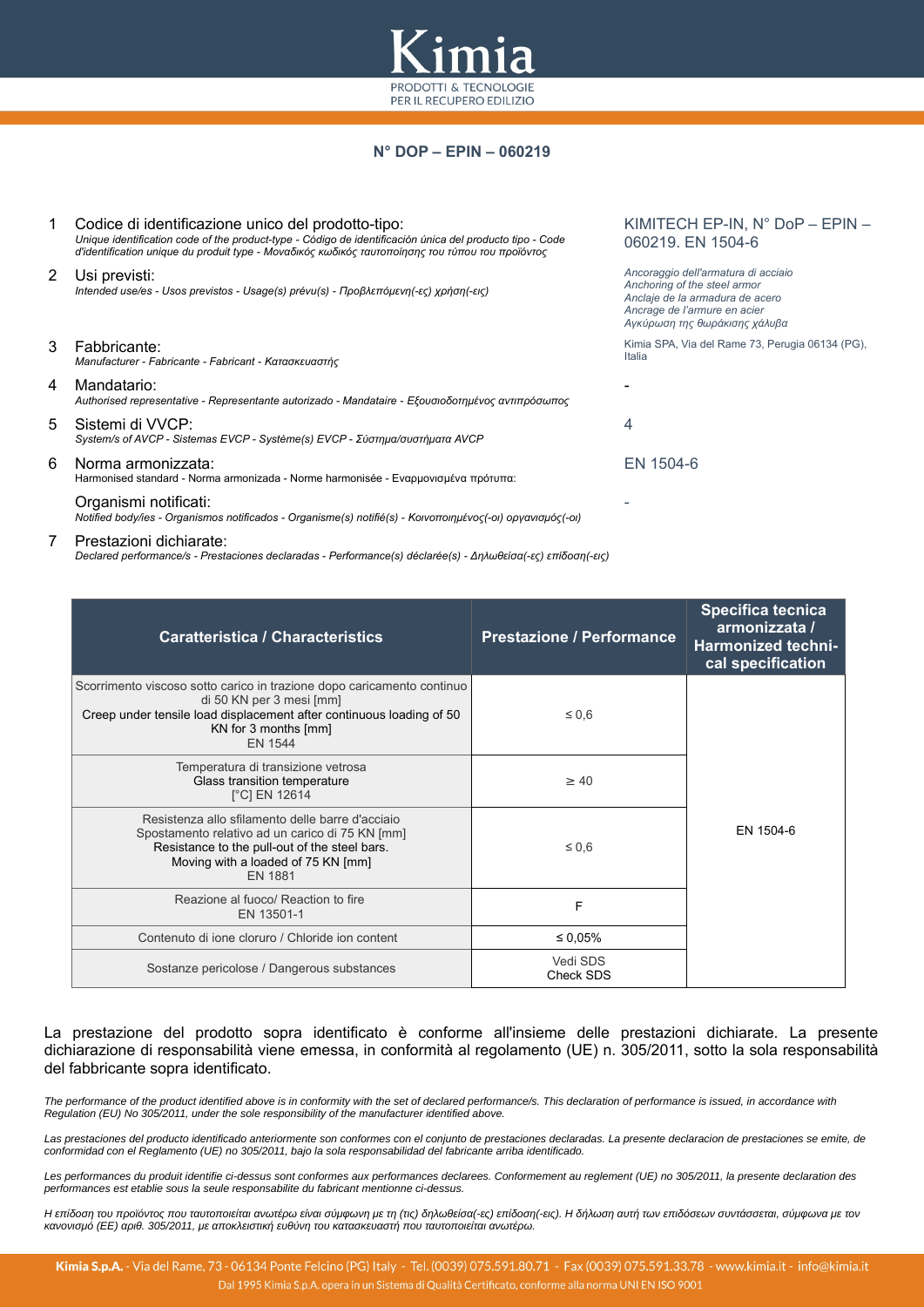

Perugia, 6/02/19

 Firmato a nome e per conto del fabbricante da *Signed for and on behalf of the manufacturer by Firmado por y en nombre del fabricante por Signé pour le fabricant et en son nom par Υπογραφή για λογαριασμό και εξ ονόματος του κατασκευαστή από*

> KIMIA S.p.A. Via del Rame, 73 08134 PONTE FALCINO (francia) cod. fisc. e p. IVA 01643760547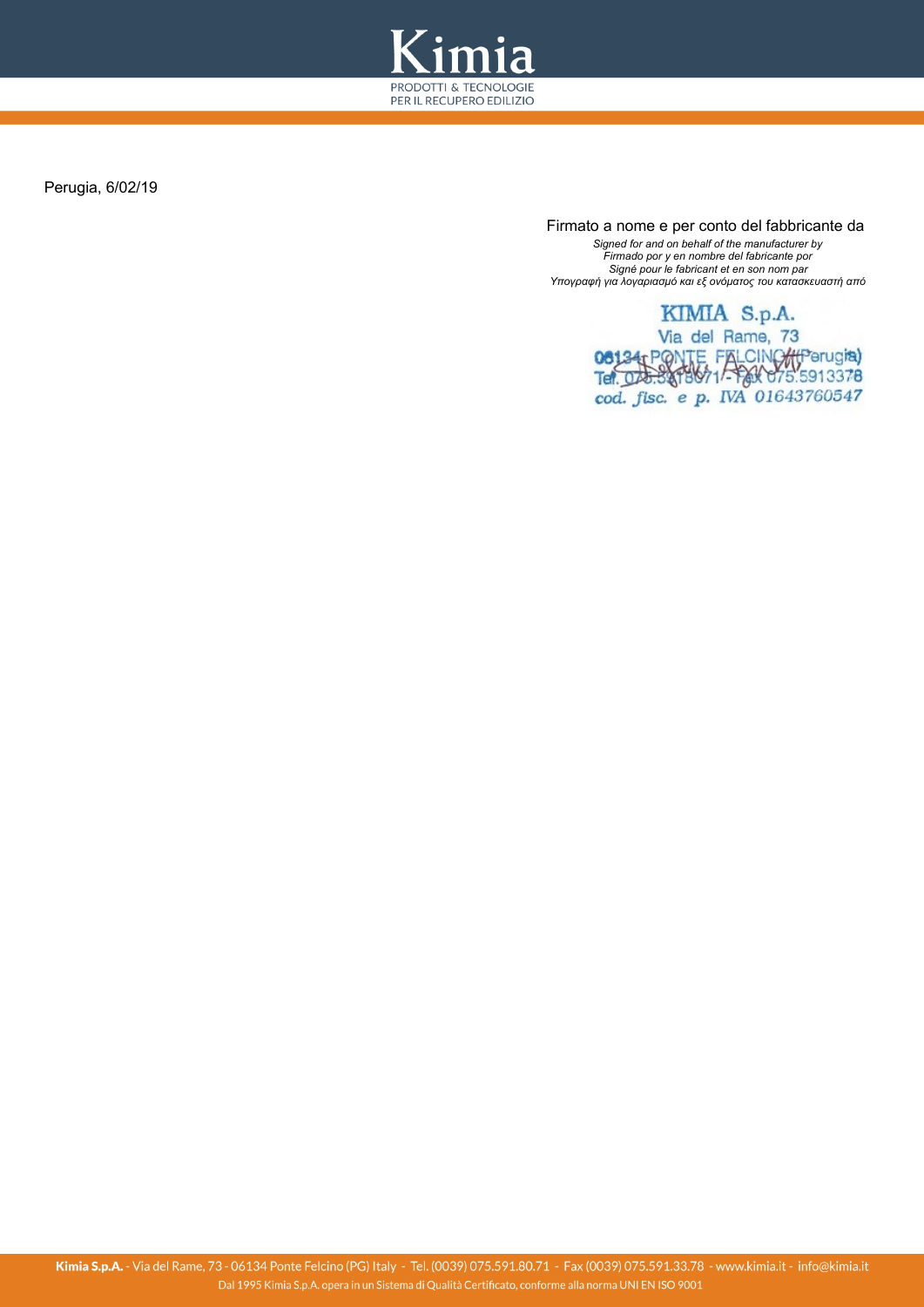

# KIMITECH EP-IN

CEL4-0221

| Е                                                                                                    |                                                                                           |  |  |  |
|------------------------------------------------------------------------------------------------------|-------------------------------------------------------------------------------------------|--|--|--|
| 0546                                                                                                 |                                                                                           |  |  |  |
| Kimia SpA<br>Via del Rame, 73<br>06134 Ponte Felcino, PERUGIA<br>www.kimia.it<br>info@kimia.it<br>15 |                                                                                           |  |  |  |
| <b>KIMITECH EP-IN</b><br>DoP - EPIN - 100315                                                         |                                                                                           |  |  |  |
|                                                                                                      |                                                                                           |  |  |  |
| 0546-CPR 16627                                                                                       |                                                                                           |  |  |  |
| EN 1504-4<br>Structural bonding                                                                      |                                                                                           |  |  |  |
| E-modulus in compression [Mpa]<br>EN 13412                                                           | $\geq 2000$                                                                               |  |  |  |
| Workability<br><b>EN ISO 9514</b>                                                                    | Declared value                                                                            |  |  |  |
| Coefficient of thermal expansion<br>[µm/m°C] EN 1770                                                 | ≤ 100                                                                                     |  |  |  |
| Glass transition temperature [°C]<br>EN 12614                                                        | $\geq 40$                                                                                 |  |  |  |
| Shrinkage/expansion EN 12617-1                                                                       | ≤ 0,1%                                                                                    |  |  |  |
| Steel-steel adhesion<br>[Mpa] EN 12188                                                               | Tensile $\geq 14$<br>Shear $50^\circ \geq 50$<br>$60^\circ \geq 60$<br>$70^\circ \geq 70$ |  |  |  |
| Shear strenght [Mpa]<br>EN 12188                                                                     | $\geq 12$                                                                                 |  |  |  |
| Open time<br>EN 12189                                                                                | Passes                                                                                    |  |  |  |
| Durability<br>EN 13733                                                                               | Passes                                                                                    |  |  |  |
| Reaction to fire                                                                                     | F                                                                                         |  |  |  |
| Dangerous substances                                                                                 | See SDS                                                                                   |  |  |  |